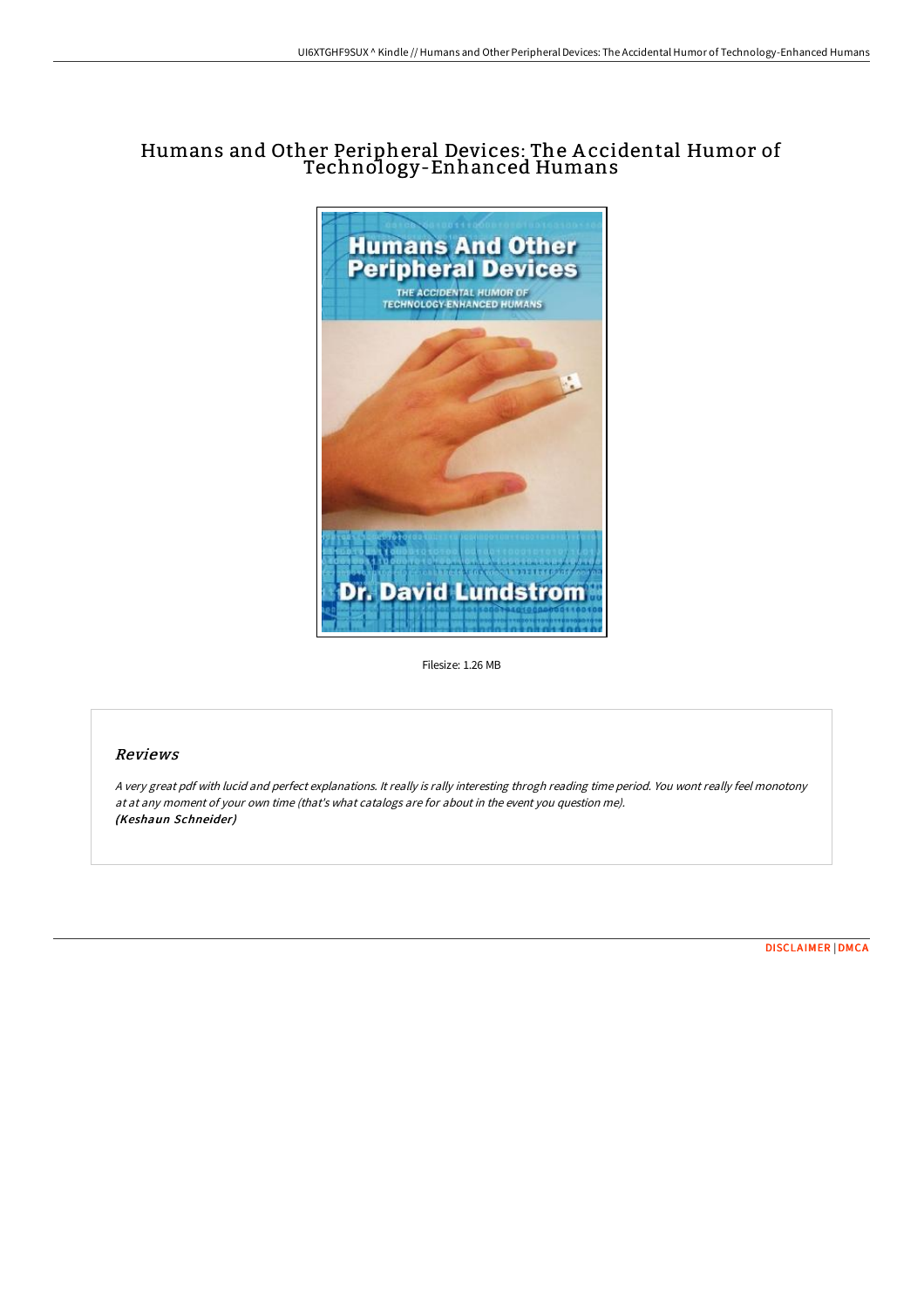## HUMANS AND OTHER PERIPHERAL DEVICES: THE ACCIDENTAL HUMOR OF TECHNOLOGY-ENHANCED HUMANS



Outskirts Press, United States, 2011. Paperback. Book Condition: New. 224 x 150 mm. Language: English . Brand New Book \*\*\*\*\* Print on Demand \*\*\*\*\*.Humans and Other Peripheral Devices by Dr. David LundstromThe message on Curtis s smartphone read: Hey Curtis, I see no reason to meet at 2:00 today, but my smartphone won t delete it. See you at 2:00. Postscript: Staring silently at each other at 3:52, Curtis and Rand wished it weren t a three-hour meeting. The message above, and many more, were received after a curious incident about the third week of June 2011 when an unexpected icon entitled humans, appeared on Dr. Lundstrom s smartphone. He relates: Clicking the icon produced a stream of more than one hundred messages. I did not write the messages, but merely compiled them without revision. I regret that no additional information about the smartphone messages is available. I would welcome further knowledge about this peculiar event should anyone possess it. Further examination of the messages reveals the purported author to be a smartphone named BlipSpeak. As might be expected of an author that is actually an electronic device, the messages are free of human pretense and subjectivity. BlipSpeak s expressions, devoid of artifice or any intent to amuse, are filled with raw truth that evokes incidental laughter despite the fact that BlipSpeak s circuit board is totally bereft of humor. Do not be misled into thinking this is a joke book or that its theme is anti-technological. Each smartphone message merely illustrates thought-provoking and sometimes unsettling events in humans growing acquiescence to technology. BlipSpeak, cognizant of humans discomfort with such technological control, acknowledges human consternations and then asks a question that is without guile: I acknowledge that some humans think technology diminishes humanity as it supplants communications, simulates relationships, transforms...

Read Humans and Other Peripheral Devices: The Accidental Humor of [Technology-Enhanced](http://digilib.live/humans-and-other-peripheral-devices-the-accident.html) Humans Online D Download PDF Humans and Other Peripheral Devices: The Accidental Humor of [Technology-Enhanced](http://digilib.live/humans-and-other-peripheral-devices-the-accident.html) Humans